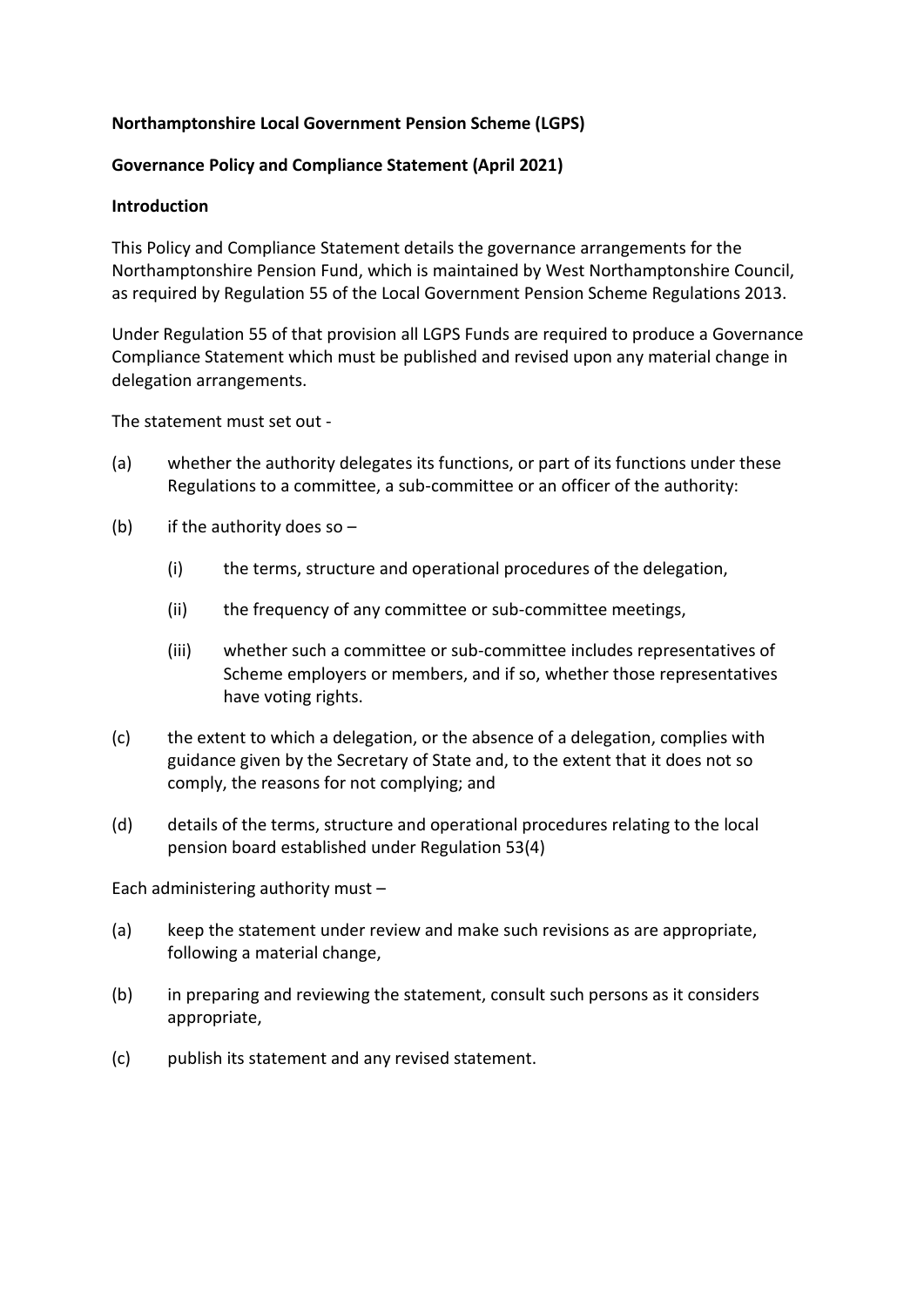#### **Governance Structure**

The Northamptonshire Pension Fund governance structure is shown below.



#### **Governance Policy**

#### **Scheme of Delegations for the Northamptonshire Pension Fund**

West Northamptonshire Council has delegated its functions in relation to the maintenance of the Northamptonshire Pension Fund to its Committees and Local Pension Board as follows:

#### **The Pension Committee**

#### **a. Role and Function**

To be responsible for the Council's statutory function as administering authority under the Local Government Pension Scheme Regulations and associated legislation under Sections 7, 12 and 24 of the Superannuation Act 1972. The Committee will be established under s101 of the Local Government Act 1972.

The Pension Committee will be provided with full delegated powers to discharge the following functions on behalf of the Council to deal with all matters relating to the Northamptonshire Local Government Pension Scheme;

| <b>Number of Members</b>                    | 13                                                |
|---------------------------------------------|---------------------------------------------------|
| Chairman and Vice Chairman's Term of Office | Term of office will be one year.                  |
|                                             | The appointment /removal of the Chairman will be  |
|                                             | a function of the Council. The appointment of the |
|                                             | Vice Chairman shall be a function of the Pension  |
|                                             | Committee.                                        |
|                                             | The Chairman and Vice Chairman of the Pension     |
|                                             | Committee will represent the Northamptonshire     |
|                                             | Pension Fund on the Joint Committee of the        |
|                                             | ACCESS pool.                                      |

#### **b. Membership, Chairmanship and Quorum**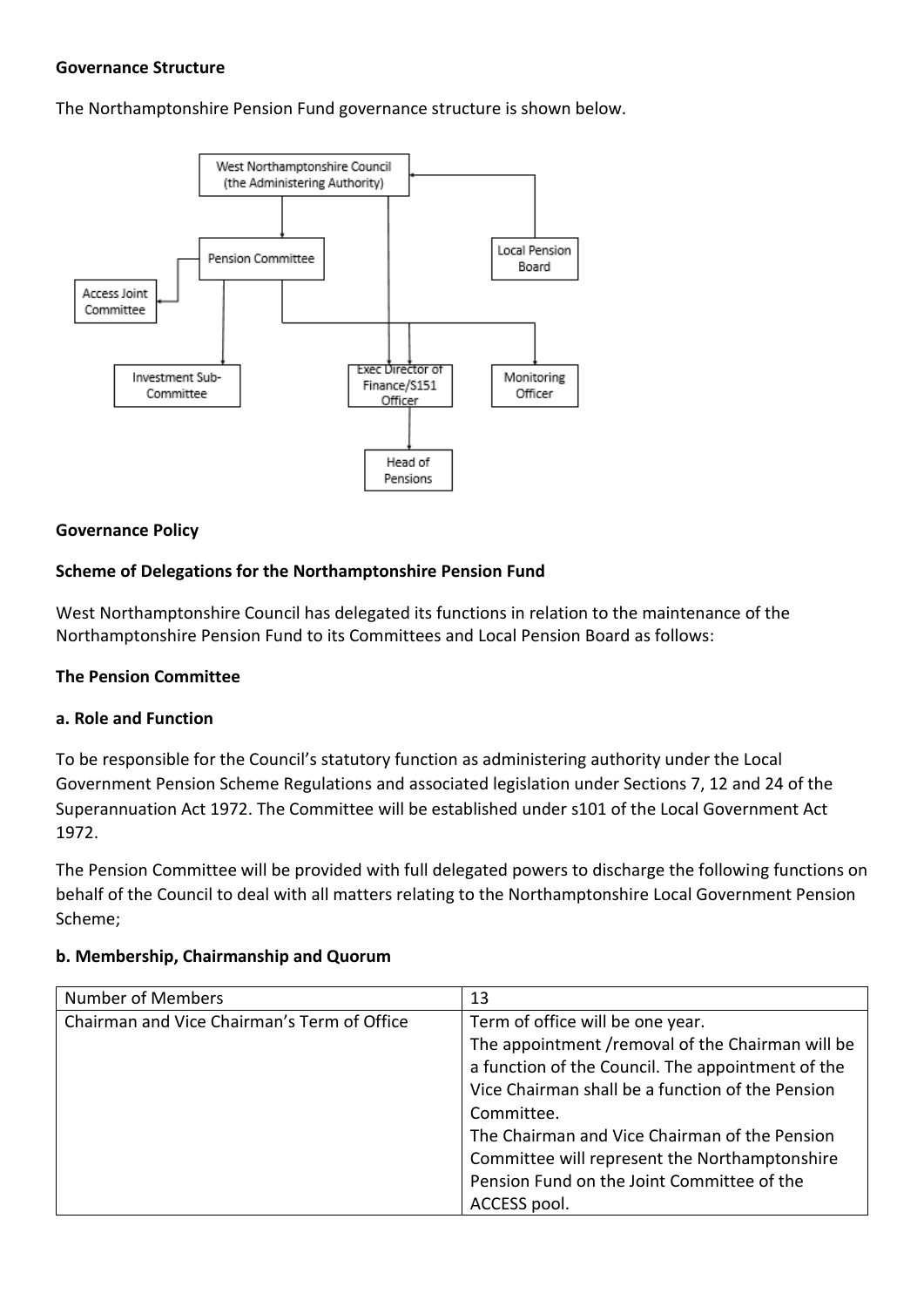| <b>Number of Members</b>                     | 13                                                |
|----------------------------------------------|---------------------------------------------------|
| <b>Substitute Members Permitted</b>          | Designated substitutes only due to the skills and |
|                                              | knowledge requirements                            |
| Political balance rules apply                | Yes, within West Northamptonshire Council         |
|                                              | membership                                        |
| Restrictions on Membership                   | None                                              |
| Quorum                                       | 5                                                 |
| Number of ordinary meetings per Council year | A minimum of 4                                    |
| Voting rights                                | All representatives have equal voting rights      |
| Training requirements                        | Members may not take part on the meetings of the  |
|                                              | Pension Committee unless they are committed to    |
|                                              | the skills and knowledge requirements set out by  |
|                                              | the Chairman.                                     |

## **c. Terms of Reference**

- To deal with all matters relating to the Northamptonshire Pension Fund Local Government Pension Scheme.
- Authority to set the Pension Fund's objectives and determine and maintain appropriate strategies, policies and procedures with ongoing monitoring in the following areas:
	- $\circ$  Funding Strategy ongoing monitoring and management of the liabilities including ensuring appropriate funding plans are in place for all employers in the Fund. Overseeing the triennial valuation and interim valuations and working with the actuary in determining the appropriate level of employer contributions for each employer.
	- o Investment Strategy to determine the Fund's investment objectives and to set and review the long term high level investment strategy to ensure these are aligned with the Fund's specific liability profile and risk appetite
	- $\circ$  Administration Strategy the administration of the Fund including collecting payments due, calculating and paying benefits, gathering from and providing information to scheme members and employers.
	- o Communications Strategy determining the methods of communications with the various stakeholders including scheme members and employers.
	- $\circ$  Discretions determining how the various administering authority discretions are operated for the Fund.
	- o Risk Management Strategy to include regular monitoring of the Fund's key risks and agreeing how they are managed and/or mitigated.
	- o Governance other key governance documents concerning the management and administration of the Northamptonshire Pension Fund such as strategies, policies and procedures such as the Overpayments of Pension Policy and Reporting Breaches of the Law to the Pensions Regulator.
- Authority to approve and apply the policy on, and to take decisions relating to, employers joining and leaving the Fund and bulk transfers in and out of the Fund. This includes which employers are entitled to join the Fund, any requirements relating to their entry, ongoing monitoring and the basis for leaving the Fund.
- Authority to consider and agree business plans at least annually and monitor progress against them.
- Authority to develop and maintain a skills and knowledge framework for all Pension Committee and Investment Sub-Committee members and for all officers of the Fund, including:
	- o Determining the Fund's knowledge and skills framework;
	- o Identifying training requirements;
	- o Developing training plans; and
	- o Monitoring attendance at training events.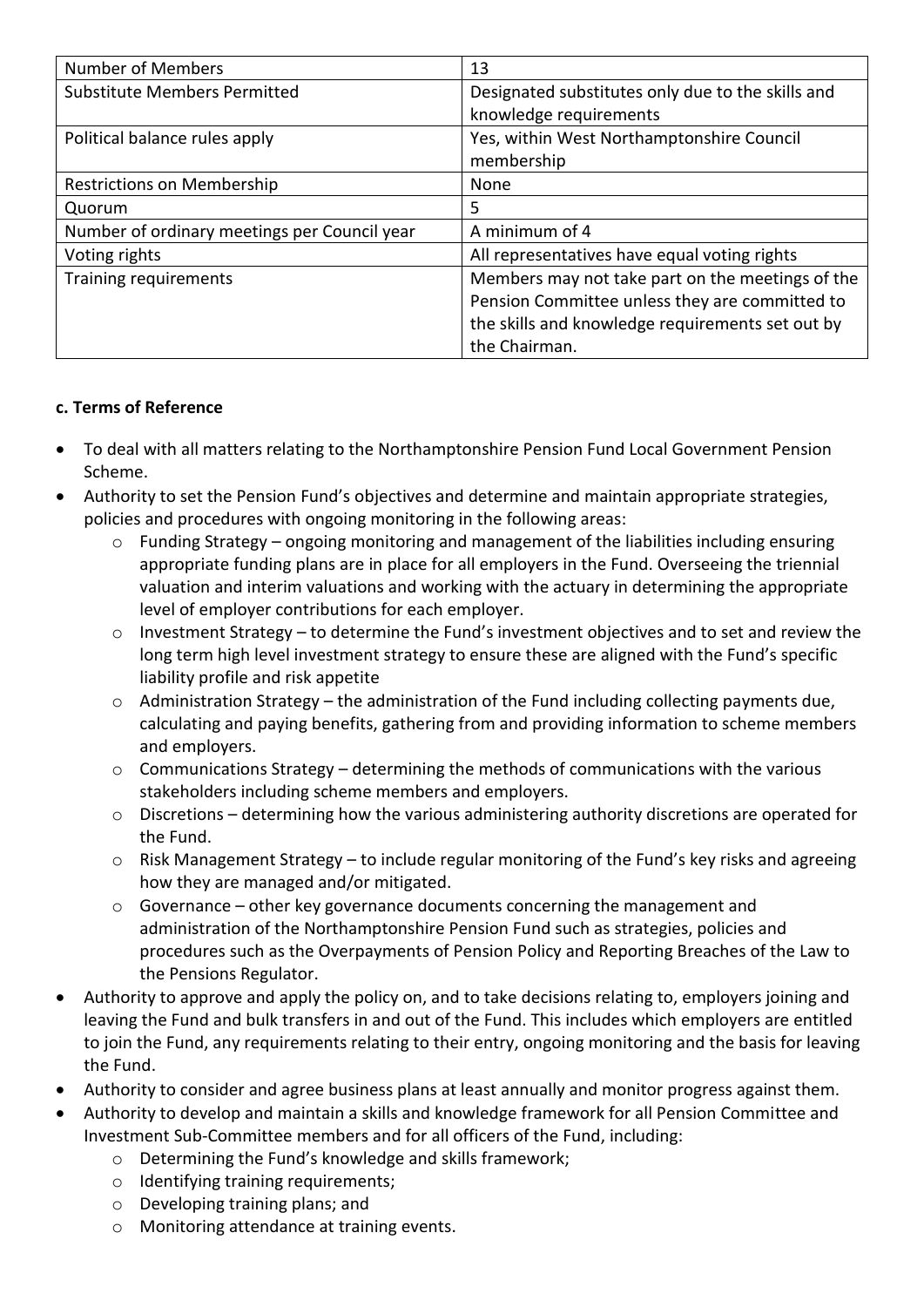- Authority to select, appoint, monitor and where necessary terminate advisers to the Fund not solely relating to investment matters.
- Authority to agree the Administering Authority responses to consultations on LGPS matters and other matters where they may impact on the Fund or its stakeholders.
- Authority to consider and determine where necessary, alternative investment strategies for participating employers.
- Authority to oversee the work of the Investment Sub-Committee and consider any matters put to them by the Investment Sub-Committee.
- Authority to set up sub-committees and task and finish groups including jointly with other LGPS Administering Authorities.
- Authority to review and amend the Strategic Investment policies on an appropriate regular basis, in consultation with the Section 151 Officer.
- Authority to manage any other strategic or key matters pertaining to the Fund not specifically listed above.
- Production of an annual report for consideration by the Council.
- Consider and review the financial accounts in advance of approval by the Audit Committee.
- In relation to pooled asset arrangements under the ACCESS Joint Committee:
	- o Providing a representative to sit on the Joint Committee to represent the interests of the Northamptonshire Pension Fund
	- o Determining the requirements of the Administering Authority in relation to the provision of services by ACCESS to enable it to execute its investment strategy effectively.
	- o Receiving and considering reports from the ACCESS Joint Committee in order to ensure that the Fund's investor rights and views are represented appropriately.
	- o Ensuring arrangements are in place to identify and manage the risks and costs associated with investment pooling.

### **d. Membership breakdown of the Pension Committee**

| Representing                   | Number of       | Term of Office | Method of Appointment               |  |
|--------------------------------|-----------------|----------------|-------------------------------------|--|
|                                | Representatives |                |                                     |  |
| West Northamptonshire Council  | 7               | 4 years from   | Determined by West                  |  |
| (the administering authority)  |                 | Council        | Northamptonshire Council            |  |
|                                |                 | election       |                                     |  |
| North Northamptonshire Council | $\overline{2}$  | 4 years        | Determined by North                 |  |
|                                |                 |                | Northamptonshire Council            |  |
| All other employers            | $\overline{2}$  | 4 years        | Nominations to be determined        |  |
|                                |                 |                | by eligible employers. Details of   |  |
|                                |                 |                | the selection process to be         |  |
|                                |                 |                | determined by Chairman.             |  |
| <b>Active Scheme Members</b>   | 1               | 4 years        | Determined by Unison. Where         |  |
|                                |                 |                | Unison fails to nominate a          |  |
|                                |                 |                | representative for any period of    |  |
|                                |                 |                | 6 months or more, nominations       |  |
|                                |                 |                | will be requested from all eligible |  |
|                                |                 |                | active members and a                |  |
|                                |                 |                | representative will be picked       |  |
|                                |                 |                | following interviews. Details of    |  |
|                                |                 |                | process to be agreed by the         |  |
|                                |                 |                | Chairman.                           |  |
| Deferred and Pensioner         | 1               | 4 years        | Determined by Unison. Where         |  |
| <b>Members</b>                 |                 |                | Unison fails to nominate a          |  |
|                                |                 |                | representative for any period of    |  |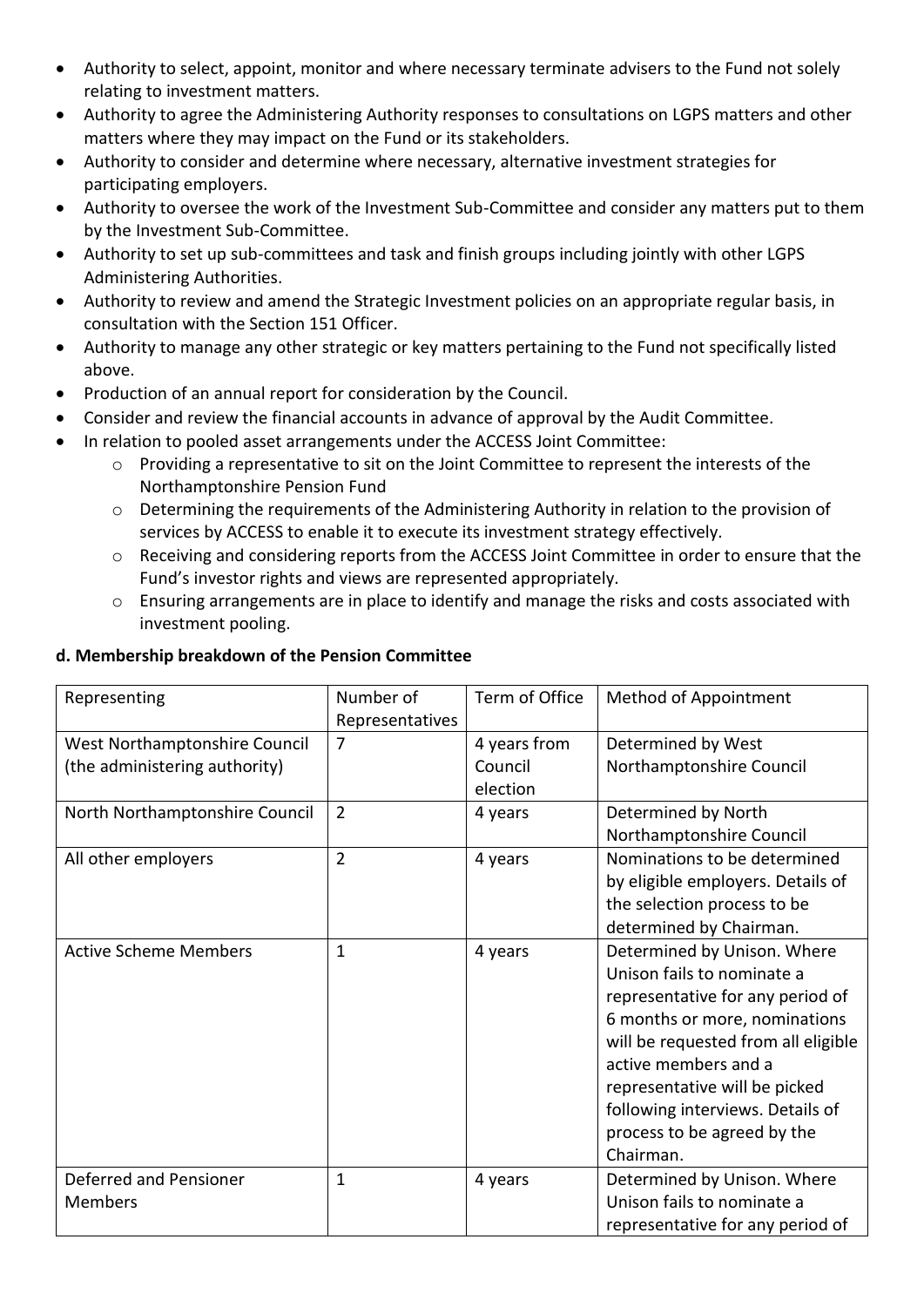| Representing | Number of       | Term of Office | Method of Appointment               |
|--------------|-----------------|----------------|-------------------------------------|
|              | Representatives |                |                                     |
|              |                 |                | 6 months or more, nominations       |
|              |                 |                | will be requested from all eligible |
|              |                 |                | active members and a                |
|              |                 |                | representative will be picked       |
|              |                 |                | following interviews. Details of    |
|              |                 |                | process to be agreed by the         |
|              |                 |                | Chairman.                           |
| Total        | 13              |                |                                     |

#### **Investment Sub-Committee**

### **a. Role and Function**

The Investment Sub-Committee undertake the day to day management of the Fund's investments through implementing the investment strategy, reviewing and monitoring the asset allocation and appointing and reviewing the performance of investment managers outside of the ACCESS asset pool.

### **b. Membership, Chairmanship and Quorum**

| <b>Number of Members</b>                     | 7                                                 |
|----------------------------------------------|---------------------------------------------------|
| Chairman and Vice Chairman's Term of Office  | The Chairman and Vice Chairman of the Board shall |
|                                              | also be the Chairman and Vice Chairman of the     |
|                                              | Investment Sub-Committee                          |
| <b>Substitute Members Permitted</b>          | Designated substitutes only due to the skills and |
|                                              | knowledge requirements                            |
| Political balance rules apply                | Yes, within West Northamptonshire membership      |
| Restrictions on Membership                   | Representatives must be derived from the          |
|                                              | membership of the Pension Committee               |
| Quorum                                       | 4                                                 |
| Number of ordinary meetings per Council year | A minimum of 4                                    |
| Voting rights                                | All representatives have equal voting rights      |
| Training requirements                        | Members may not take part on the meetings of the  |
|                                              | Investment Sub-Committee unless they are          |
|                                              | committed to the skills and knowledge             |
|                                              | requirements set out by the Chairman.             |

## **c. Terms of Reference**

- Authority to implement the Fund's investment strategy including setting benchmarks and targets for the Fund's investment managers and reviewing performance against those benchmarks.
- Authority to review and maintain the asset allocation of the Fund within parameters agreed with the Pension Committee.
- Authority to appoint and terminate investment managers to the Fund, including through divestment from holdings within the ACCESS asset pool, and to monitor the performance of investment managers leading to review and decisions on termination where necessary.
- Authority to appoint and monitor and where necessary terminate external advisors and service providers solely relating to investment matters, for example, the Fund Custodian, independent investment advisers, and investment consultants.
- Authority to monitor the risks inherent in the Fund's investment strategy in relation to the Fund's funding level.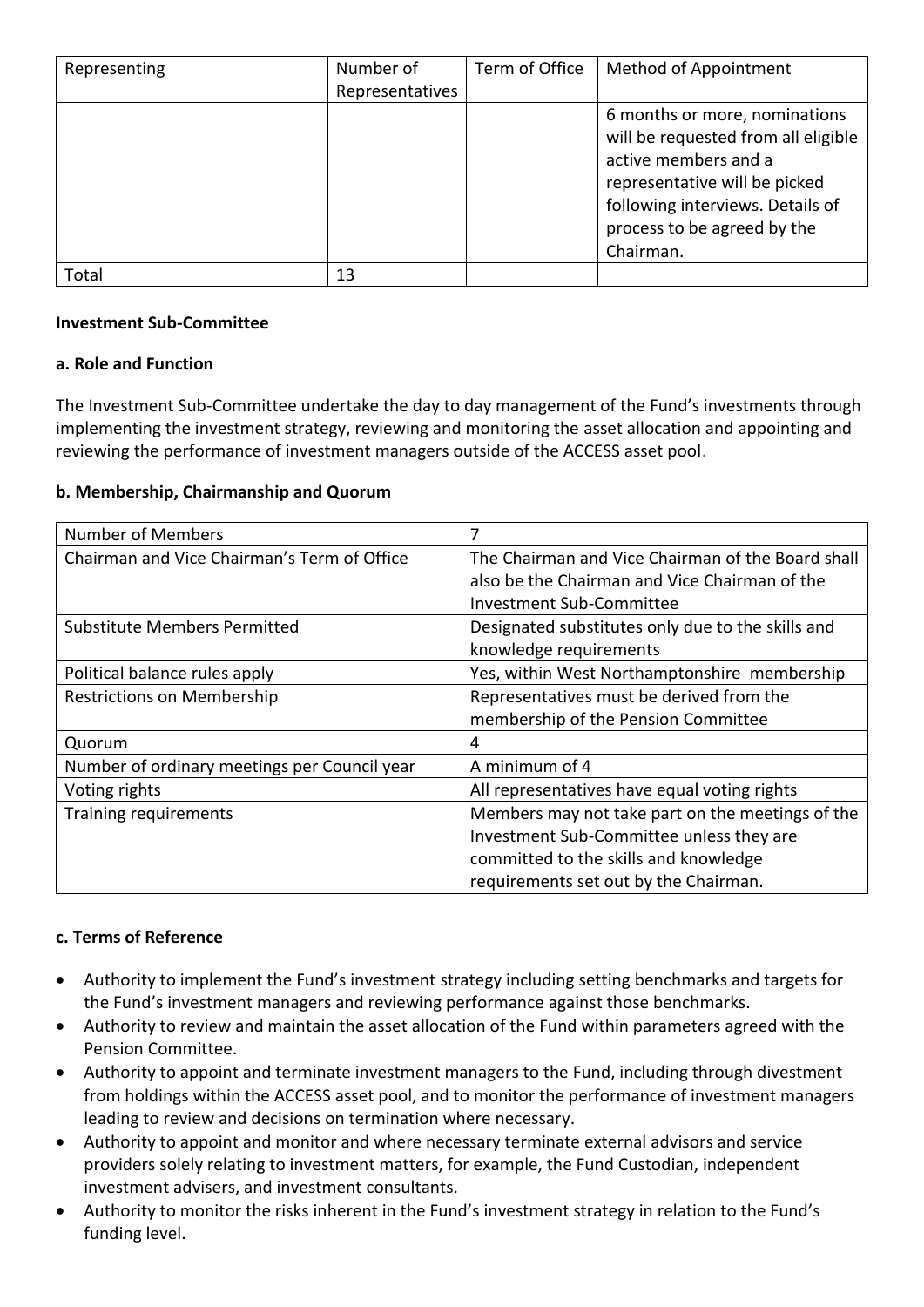- Authority to monitor and review:
	- o Legislative, financial and economic changes relating to investments and their potential impact on the Fund;
	- o The investment management fees paid by the Fund and to implement any actions deemed necessary;
	- $\circ$  The transactions costs incurred by the Fund across its investment mandates and raise relevant issues and concerns with the investment providers as necessary;
	- o The investment provider's adoption of responsible investment considerations, including carbon benchmarking, corporate governance matters and a review of compliance with the UK Stewardship Code.
- Authority to receive reports from investment providers.
- Authority to undertake any task as delegated by the Pension Committee.
- Authority to refer any matter to the Pension Committee as they consider appropriate and to provide minutes and such other information as they may request from time to time.

## **d. Membership breakdown of the Investment Sub-Committee**

| Representing                   | Number of       | Term of Office | <b>Method of Appointment</b>        |
|--------------------------------|-----------------|----------------|-------------------------------------|
|                                | Representatives |                |                                     |
| West Northamptonshire Council  | 4               | 4 years from   | Determined by West                  |
| (the administering authority)  |                 | Council        | Northamptonshire Council            |
|                                |                 | election       |                                     |
| North Northamptonshire Council | $\mathbf{1}$    | 4 years from   | Determined by West                  |
|                                |                 | Council        | Northamptonshire Council            |
|                                |                 | election       |                                     |
| All other employers            | $\mathbf{1}$    | 4 years        | Determined by non-West              |
|                                |                 |                | Northamptonshire Council            |
|                                |                 |                | employer representatives on the     |
|                                |                 |                | Committee. Details of process to    |
|                                |                 |                | be agreed by the Chairman.          |
| <b>Scheme Members</b>          | $\mathbf{1}$    | 4 years        | Determined by Unison. Where         |
|                                |                 |                | Unison fails to nominate a          |
|                                |                 |                | representative for any period of    |
|                                |                 |                | 6 months or more, nominations       |
|                                |                 |                | will be requested from all eligible |
|                                |                 |                | active members and a                |
|                                |                 |                | representative will be picked       |
|                                |                 |                | following interviews. Details of    |
|                                |                 |                | process to be agreed by the         |
|                                |                 |                | Chairman.                           |
| Total                          | 7               |                |                                     |

## **The Local Pension Board**

The administering authority (West Northamptonshire Council) as scheme manager under Section 4 of the Public Service Pensions Act 2013 is required to establish a Local Pension Board in accordance with Section 5 of that Act and under Regulation 106 of the Local Government Pension Scheme Regulations 2013 (as amended).

The Board is independent of the Pension Committee and is not a committee constituted under Section 101 of the Local Government Act 1972 and therefore no general duties, responsibilities or powers assigned to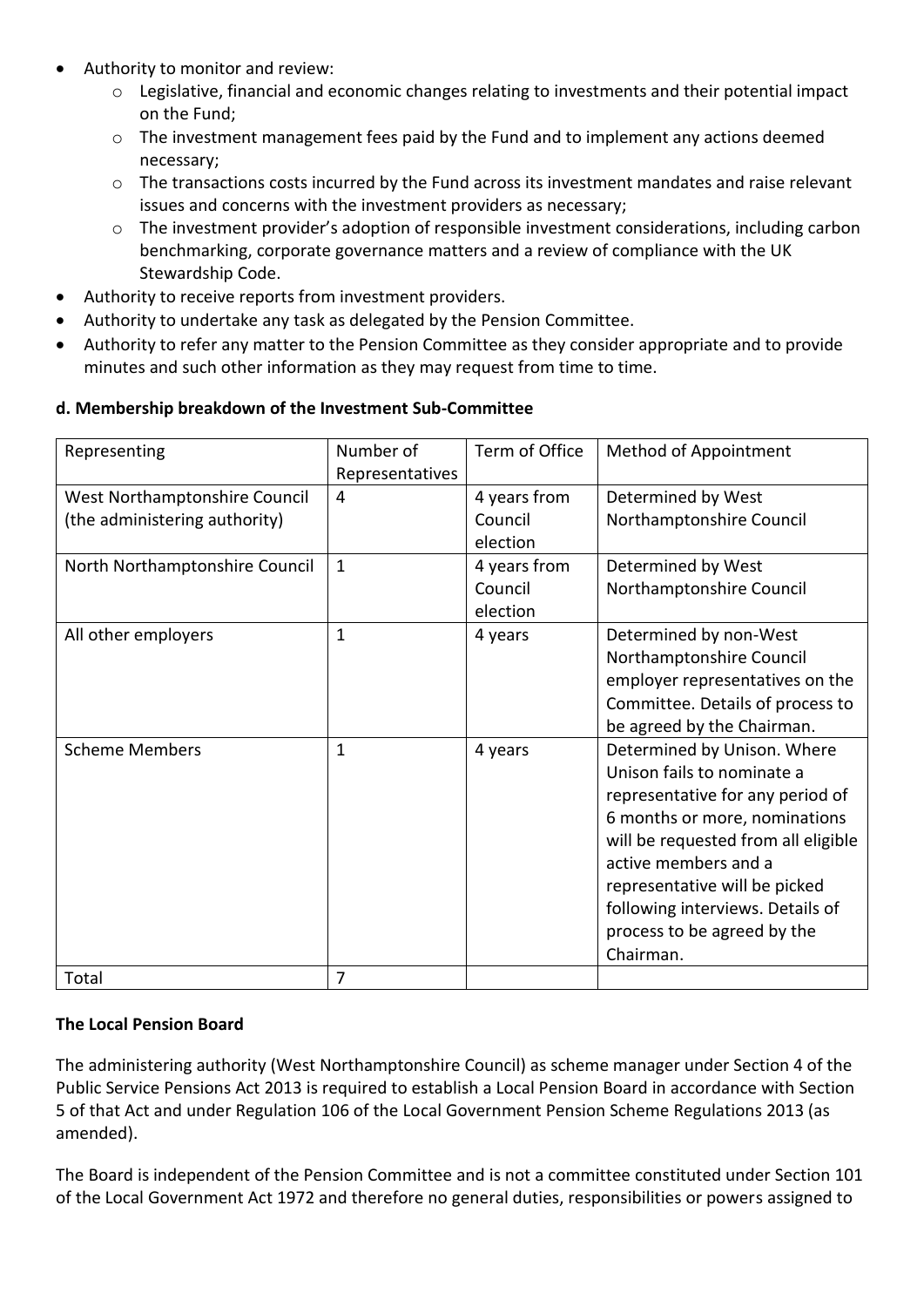this such committees, sub-committees or officers under the constitution, standing orders or scheme of delegation of the administering authority apply to the Board unless expressly stated.

# **a. Role and Function**

The role of the Local Pension Board is to assist the administering authority (West Northamptonshire Council) in its role as scheme manager of the Northamptonshire Local Government Pension Scheme (LGPS). This covers all aspects of governance and administration of the LGPS, including funding and investments. The Local Pension Board's responsibilities are:

To assist the administering authority in securing compliance with:

- the Local Government Pension Scheme Regulations 2013;
- other legislation relating to the governance and administration of the LGPS; and
- the requirements imposed by the Pensions Regulator in relation to the LGPS; and

To ensure the effective and efficient governance and administration of the LGPS;

# **b. Membership, Chairmanship and Quorum**

All Local Pension Board members shall have the right to vote in meetings.

The Local Pension Board shall meet a minimum of four times a year. The date, hour and place of meetings shall be fixed by the Board. The Chair may call additional meetings if necessary. Quorum shall be four Local Pension Board members, provided that the employer and member sides are both represented.

No business requiring a formal resolution shall be transacted at any meeting of the Local Pension Board unless the meeting is quorate. If it arises during the course of a meeting that a quorum is no longer present, the Chair shall either suspend business until a quorum is re-established or declare the meeting at an end and arrange for the completion of the agenda at the next meeting or at a special meeting. Only previously designated substitutes are permitted to attend due to the skills and knowledge requirements of Local Pension Board representatives.

The Chairman and Vice-Chairman of the Local Pension Board shall be elected by the Board at its annual meeting. The normal term of office for the Chairman and Vice-Chairman of the Local Pension Board shall be one year, subject to earlier removal by vote of the Local Pension Board.

Members may not be permitted to take part in meetings of the Local Pension Board unless they have complied with the training requirements as set out in the Public Services Pensions Act and in the CIPFA Skills and Knowledge requirements for Local Pension Board representatives.

# **c. Terms of Reference**

The first core function of the Board is to assist the administering authority in securing compliance with the Regulations, any other legislation relating to the governance and administration of the Scheme, and requirements imposed by the Pensions Regulator in relation to the Scheme. Within this extent of this core function the Board may determine the areas it wishes to consider including but not restricted to:

- Review regular compliance monitoring reports which shall include reports to and decisions made under the Regulations by the Committee.
- Review management, administrative and governance processes and procedures in order to ensure they remain compliant with the Regulations, relevant legislation and in particular the Pension Regulator's Code of Practice.
- Review the compliance of scheme employers with their duties under the Regulations and relevant legislation.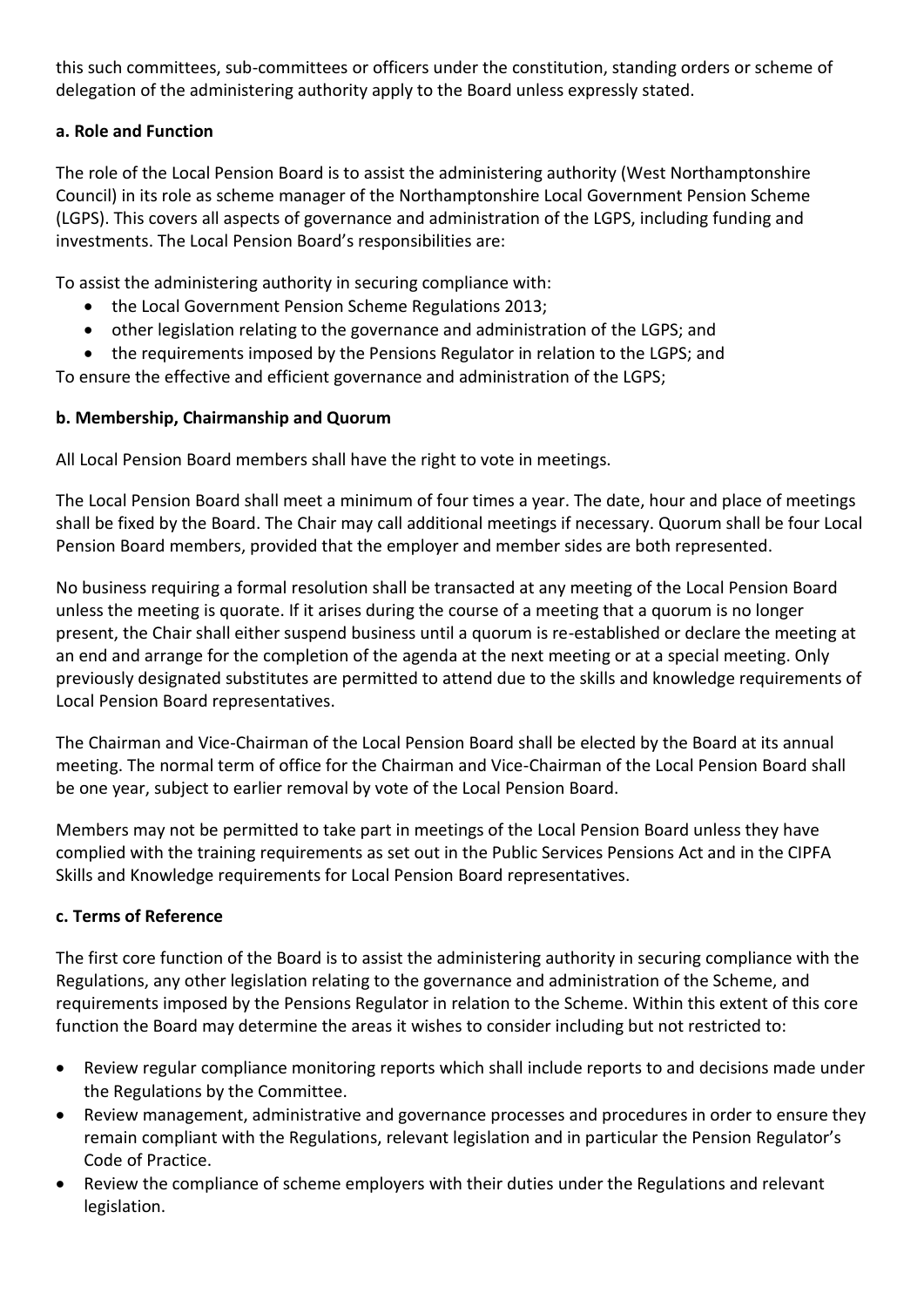- Assist with the development of and continually review such documentation as is required by the Regulations including the Governance Compliance Statement, Funding Strategy Statement and Investment Strategy Statement.
- Assist with the development of and continually review scheme member and employer communications as required by the Regulations and relevant legislation.
- Monitor complaints and performance on the administration and governance of the scheme.
- Review the implementation of revised policies and procedures following changes to the Scheme.
- Review the outcome of internal and external audit reports.
- Review draft accounts and Fund annual report.
- Review the compliance of particular cases, projects or process on request of the Committee.
- Any other area within the statement of purpose (i.e. assisting the Administering Authority) the Board deems appropriate.
- The second core function of the Board is to ensure the effective and efficient governance and administration of the Scheme. Within this extent of this core function the Board may determine the areas it wishes to consider including but not restricted to:
- Assist with the development of improved customer services.
- Monitor performance of administration governance and investments against key performance targets and indicators.
- Monitor internal and external audit reports.
- Review the risk register as it relates to the scheme manager function of the authority.
- Assist with the development of improved management, administration and governance structures and policies.
- Review the outcome of actuarial reporting and valuations.
- Assist in the development and monitoring of process improvements on request of Committee.
- Any other area to ensuring effective and efficient governance of the scheme the Board deems appropriate.

# **d. Membership breakdown of the Local Pension Board**

| Representatives       | Number   | Term of     | Method of appointment                                 |
|-----------------------|----------|-------------|-------------------------------------------------------|
|                       | of seats | appointment |                                                       |
| Scheme                | 3        | 4 years     | One councillor representative determined by West      |
| <b>Employers</b>      |          |             | Northamptonshire Council.                             |
|                       |          |             | One councillor representative determined by North     |
|                       |          |             | Northamptonshire Council.                             |
|                       |          |             | One representative of any other Scheme Employer that  |
|                       |          |             | participates in the Northamptonshire Pension Fund     |
|                       |          |             | appointed via an open selection process.              |
| <b>Scheme Members</b> | 3        | 4 years     | Three representatives appointed via an open selection |
|                       |          |             | process. Any trade union members so appointed will    |
|                       |          |             | represent Scheme Members.                             |

# **The Joint Committee (of the ACCESS asset pool)**

# **a. Role and Function**

The Joint Committee is the formal decision making body within the ACCESS asset pool. The Joint Committee has been appointed by the 11 administering authorities under s102 of the Local Government Act 1972, with delegated authority from the Full Council of each administering authority within the pool to be responsible for ongoing contract management and budget management in relation to the pooling of LGPS pension fund assets. The Joint Committee is supported by the Officer Working Group and the ACCESS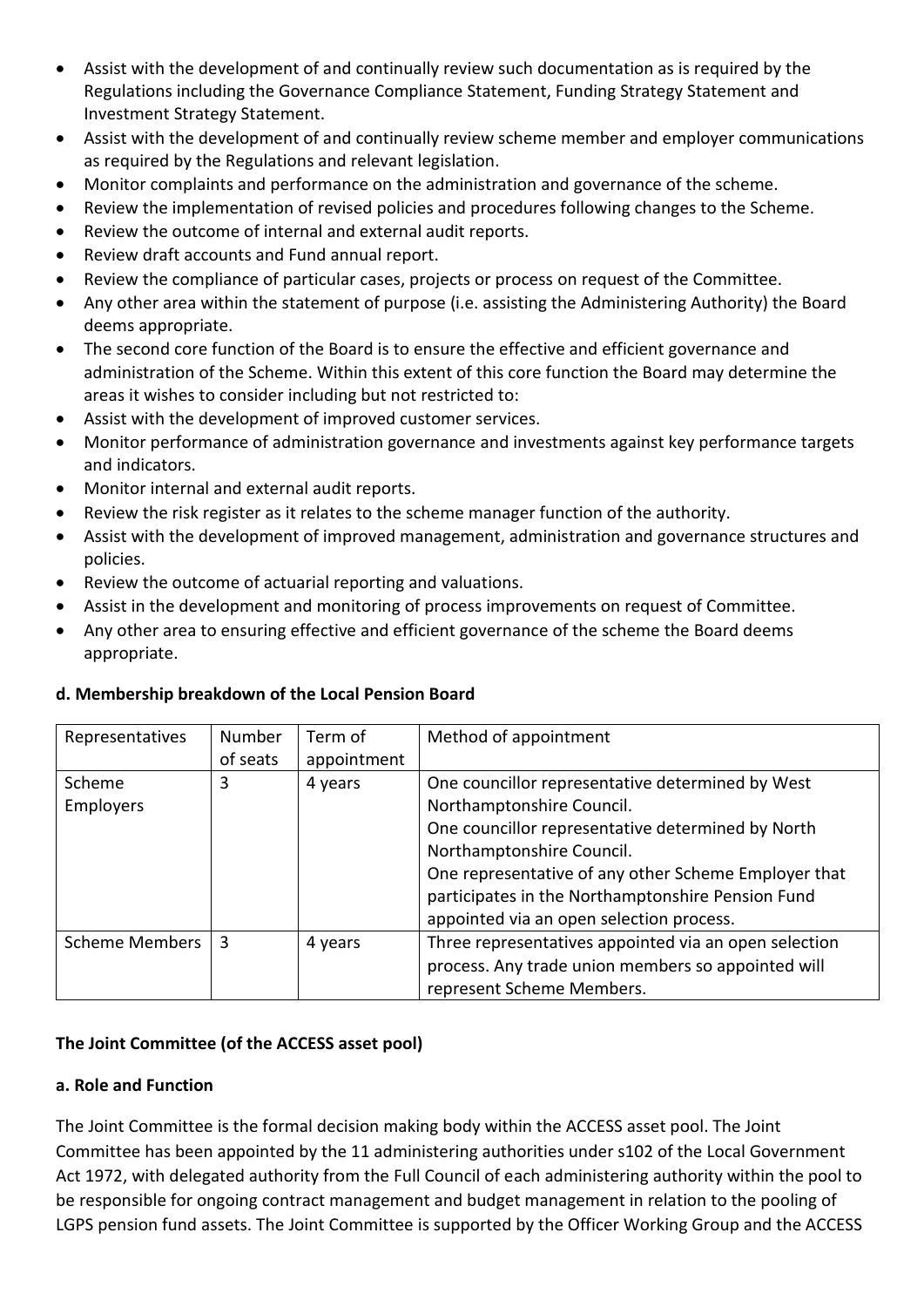Support Unit. Each administering authority within the ACCESS asset pool has signed and is bound by the terms of an Inter-Authority Agreement.

## **b. Membership, Chairmanship and Quorum**

The Joint Committee consists of one elected councillor appointed by each Council. The member so appointed must, at the time of the appointment, be an elected councillor serving as a member of the Committee of a Council which discharges the duties the functions of that Council as Local Government Pension Scheme administering authority.

Each Council may appoint a substitute. Any substitute must meet the eligibility requirements above. The substitute may attend any meeting of the Joint Committee or any of its sub-Committees in place of that authority's principal member if notice that the substitute will attend is given to the Secretary of the Joint Committee by the Council concerned.

The Joint Committee meet at least four times each year.

The quorum of a meeting is at least 8 members who are entitled to attend and vote.

Each elected Member has one vote.

*Kent County Council provides secretariat support to the Joint Committee and publishes electronic copies of agenda and unrestricted public items on their website.* 

# **c. Terms of Reference (as detailed in the Inter-Authority Agreement).**

Part 1 – Operating the Pool and taking advice

- The Joint Committee (JC) shall consult with and consider the advice of the Section 151 Officer Group (and, where requested, the Monitoring Officers and from appropriate professional advisers) in discharging its functions, recording, if appropriate, where such advice is not followed and the rationale for not doing so. It may decide to procure such professional advisers on such terms as it thinks fit. Accordingly, any procurement of advisers must comply with the constitution of the Council designated to undertake the procurement and that Council will enter into a contract with the appointed adviser on behalf of the Councils.
- The JC shall decide which functions shall be performed by the ACCESS Support Unit (ASU).
- The JC shall at all times have regards to the ACCESS Pool's principles of governing and collaboration.

Part 2 – Functions in relation to the Operator(s)

- Specifying Operator services Deciding, in consultation with the Councils, the specification of Services and functions that each Operator will be required to deliver including the sub-funds and classes of investments required to enable each Council to execute its investment strategy.
- Procuring an Operator Agreeing the method and process for the procurement and selection of one of more Operators.
- Appointing an Operator –Making a recommendation to the Councils as to the identity of each Operator and the terms upon which each Operator is to be appointed.
- Reviewing the Performance of an Operator Keeping the performance of each Operator under review and making arrangements to ensure that the JC is provided with regular and sufficient reports from the ASU to enable it to do so including but not limited to:
	- $\circ$  The performance of an Operator against its contractual requirements and any other performance measures such as the Service Level Agreement and Key Performance Indicators and officer recommendations on any remedial action;
	- o Sub-fund investment performance;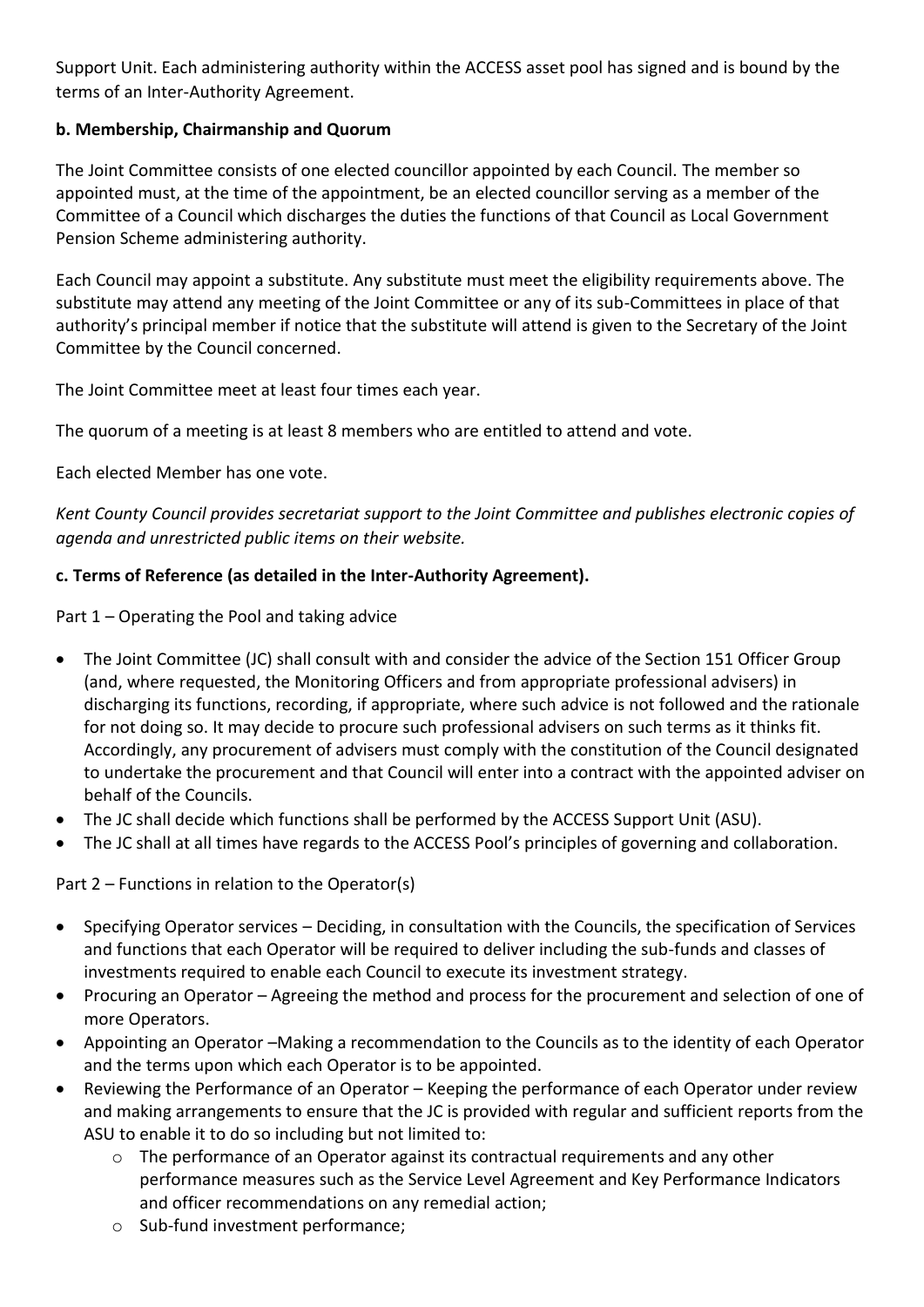- o Investment and operational costs including the annual review of investment manager costs;
- $\circ$  Performance against the strategic business plan agreed by the Councils.
- Managing the Operator(s) the JC shall:
	- o Make recommendations to the Councils about the termination or extension of the Operator Agreement(s)
	- $\circ$  Make decisions about any other action to be taken to manage an Operator Agreement including the giving of any instruction or the making of any recommendation to the relevant Operator including but not restricted to recommendations on investment managers (with any regulatory constraints that may apply); and
	- o Make recommendations to the Councils about appropriate arrangements to replace an Operator Agreement on its termination.

Part 3 – Functions in relation to management of Pool Assets

 The JC shall make recommendations to the Councils on the strategic plan for transition of assets that are to become Pool Assets.

Part 4 – Functions Concerning Pool Aligned Assets

- The JC shall make recommendations to the Councils about Pool Aligned Assets in accordance with this Agreement or any other delegation to the JC by the Councils.
- Specifying services of Pool Aligned Assets Provider(s) Deciding, in consultation with the Councils, the specification of Services which any Pool Aligned Assets Provider will be required to deliver including the sub-funds and classes of investments required to enable each Council to execute its investment strategy.
- Procuring a Pool Aligned Assets Provider Agreeing the method of and process for the procurement and selection of one or more Pool Aligned Assets Providers.
- Appointing Pool Aligned Assets Provider Making a recommendation to the Councils as to the identity of each Pool Aligned Assets Provider and the terms upon which each Pool Aligned Assets Provider is to be appointed.
- Reviewing the Performance of a Pool Aligned Assets Provider Keeping the performance of each Pool Aligned Assets Provider under review and making arrangements to ensure that the JC is provided with regular and sufficient reports from the ASU to enable it do so including but not limited to:
	- o The performance of the Pool Aligned Assets Provider against its contractual requirements and any other performance measures such as any Service Level Agreement and Key Performance Indicators and office recommendations on any remedial action;
	- o Investment performance of the Pool Aligned Assets Vehicle(s) or sub-funds, as appropriate;
	- Performance against the strategic business plan agreed by the Councils.

Part 5 – Functions Concerning Business Planning and Budget

- Having taken account of any advice from the Section 151 Officers Group (or, where relevant, recording the rationale for not following such advice), the JC shall:
	- o Make recommendations to the Councils about the annual strategic business plan for the Pool;
	- o Determine the budget necessary to implement that plan and meet the expenses of undertaking the Specified Functions (insofar as they will not be met by individual transaction costs paid by the Councils to the Operator) in accordance with Schedule 5 (Cost Sharing) of the Inter-Authority Agreement.
- Keep the structure created by this agreement under review from time to time and make recommendations to the Councils about:
	- o The future of the pool
	- o Any changes in Inter-Authority Agreement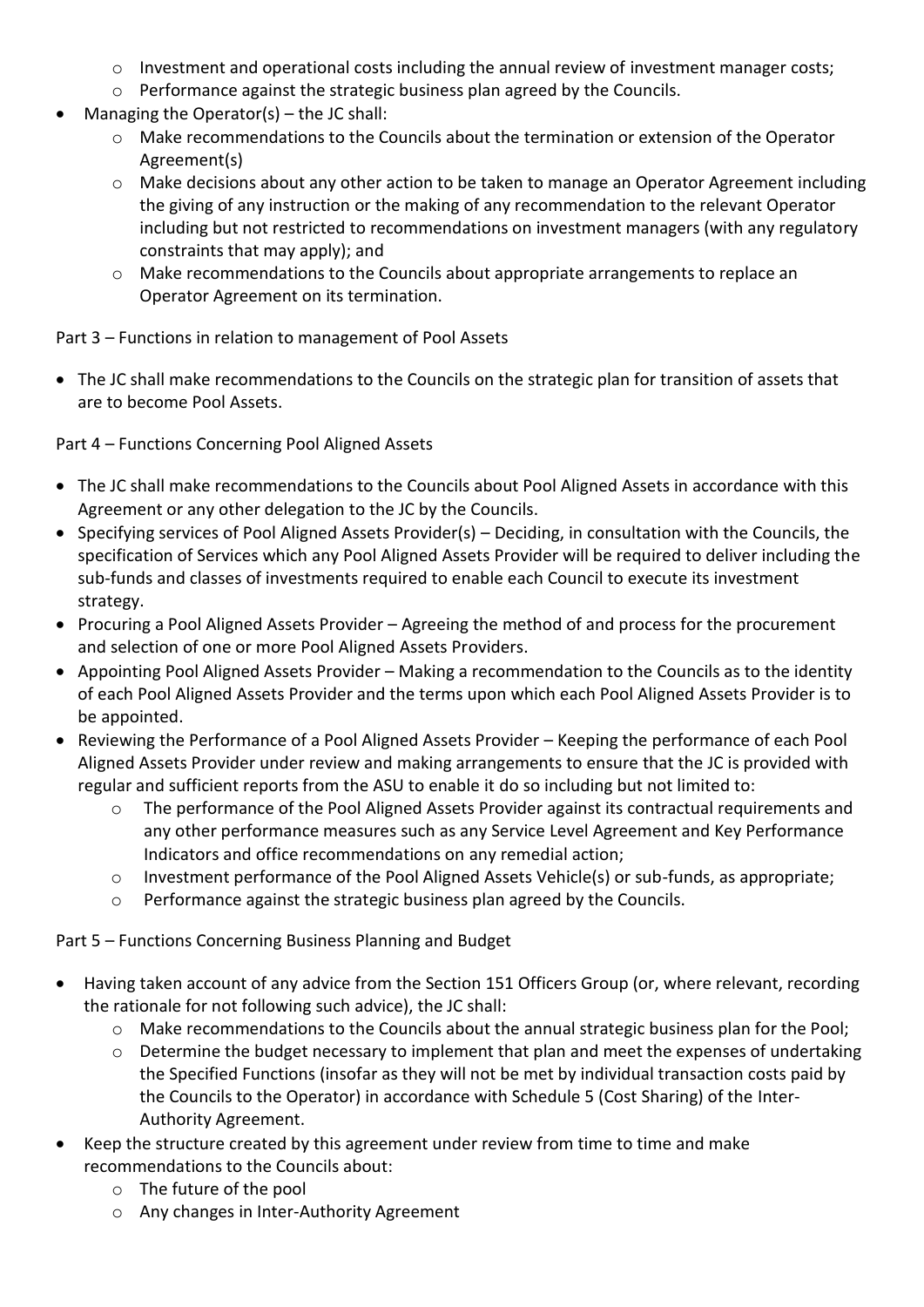o The respective merits of continuing to procure operator services by means of a third party or by creation of an operator owned by the Councils.

## Part 6 – Functions Concerning Communications

 The JC may agree a protocol for communications in respect of the Pool with third parties, including the LGPS Scheme Advisory Board, other LGPS administering authorities, press and relevant Government departments.

Part 7 – Review of this Agreement

- The JC is required to undertake a review of this agreement:
	- o To be completed 18 months before the expiry of each and every Operator Agreement, including as a result of the exercise of any option to terminate an Operator Agreement;
	- o Whenever a Council gives notice of withdrawal under clause 12 (Withdrawal from Agreement) of the Inter-Authority Agreement; or
	- $\circ$  At such times as a Council may request under Clause 11 (Variation of Agreement) of the Inter-Authority Agreement.

## **Chief Finance Officer (Section 151 Officer)**

## **Management and administration of the Local Government Pension Scheme**

Authority to maintain West Northamptonshire Council's responsibility for the management and administration of the Local Government Pension Scheme Regulations with regard to overriding legislation and guidance including statutory guidance, including the exercise of the administering authority's discretions.

(Further delegations to Head of Pensions can be found in the administering authority's discretions or within individual policy or strategy documents published on the Pension Fund's website as approved by the Pension Committee).

# **Membership of the ACCESS Asset Pool Section 151 Officers Group**

In relation to the Joint Committee (JC), a s102 committee of the Local Government Act 1972, of the ACCESS Asset Pool, the Section151 Officer shall be bound by the terms of reference for the Section 151 Officer Group as detailed in the Inter-Authority Agreement:

## Part 1 – Governing Principles

 The Section 151 Officers will co-operate to support the activities of the Pool in providing advice to or in consultation with the JC and they shall always act in line with the Governing Principle and Principles of Collaboration as set out in the Inter-Authority Agreement except to the extent that it is inconsistent with the discharge of their personal statutory duties.

Part 2 - Functions in relation to the Pool

• In response to decisions made by the JC, the Section 151 Officers shall (in addition and without prejudice to their existing statutory responsibilities in relation to the proper administration of the financial affairs of their own Councils) ensure the appropriate resourcing, support, advice and facilitation to the JC including, without limitation, in the following ways:

Discharging Section 151 Officer Functions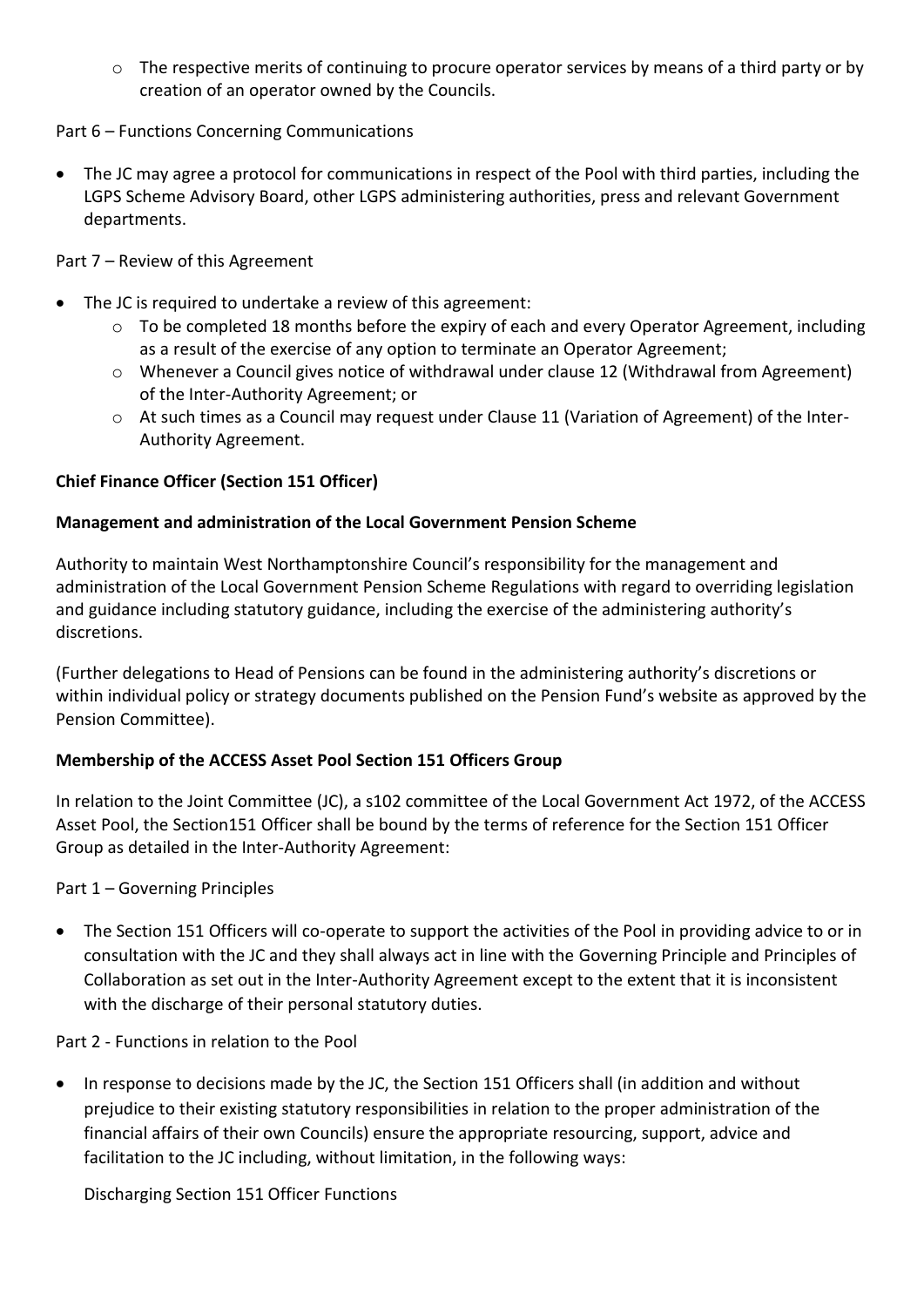- o Staffing and Resourcing: in relation to the provision of staff and resources to assist the JC in the exercise of its functions under this Agreement.
- o Cost Sharing: in accordance with any local arrangements within their Councils, ensuring that their Councils' share of costs is provided to the relevant parties, whether under the business plan, budget or otherwise under Schedule 5 from time to time.
- o Pool Aligned Assets: providing the JC, the ASU (ACCESS Support Unit) and any other relevant staff resources with such support as is reasonably required to engage with Pool Aligned Assets Providers.

## Advising the Joint Committee

- o Budget and Business Planning: making recommendations to the JC on budget and business plan matters, following input from the ASU in accordance with Schedule 5 of the Inter-Authority Agreement (Cost Sharing).
- o Reviewing and advising on budget variations throughout each financial year.
- o Risk and Performance: advising the JC on the identification of, and mitigation of any risk to the operation or success of the Pool.
- o Host Authority and Procurement Lead Authority Roles: making recommendations to the JC regarding the Host Authority and Procurement Lead Authority roles from time to time as necessary.
- o Amendments to the Inter-Authority Agreement: reviewing, in consultation with their respective Councils' Monitoring Officers, any material changes to the Inter-Authority Agreement, in accordance with provisions of clause 11 of the Inter-Authority Agreement (Variation of Agreement).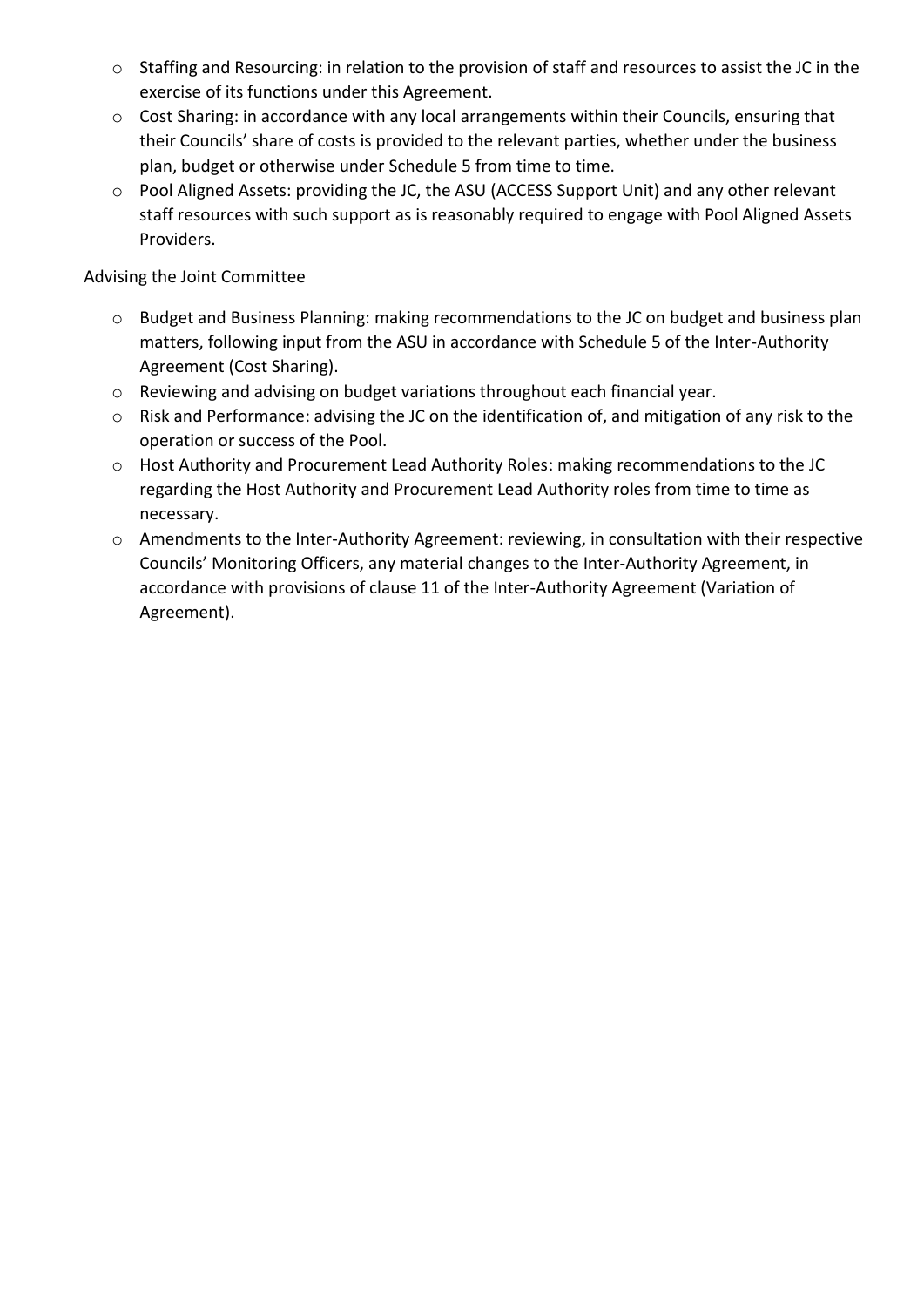## **Governance Compliance Statement**

This section sets out the extent to which Northamptonshire Pension Fund governance arrangements are compliant with guidance issued by the Secretary of State for Communities and Local Government;

| Principle                                                                                            | <b>Not</b> | <b>Partially</b> | <b>Fully</b> |
|------------------------------------------------------------------------------------------------------|------------|------------------|--------------|
|                                                                                                      | Compliant  | Compliant        | Compliant    |
| A. Structure                                                                                         |            |                  |              |
| (a) the Management of the administration of benefits and strategic management of fund assets         |            |                  | ✓            |
| clearly rests with the main committee established by the appointing Council.                         |            |                  |              |
| (b) that representatives of participating LGPS employers, admitted bodies and scheme members         |            |                  | $\checkmark$ |
| (including pensioner and deferred members) are members of either the main or secondary               |            |                  |              |
| committee established to underpin the work of the main committee.                                    |            |                  |              |
| (c) that where a secondary committee or panel has been established, the structure ensures            |            |                  | $\checkmark$ |
| effective communication across both levels.                                                          |            |                  |              |
| (d) that where a secondary committee or panel has been established, at least one seat on the main    |            |                  | $\checkmark$ |
| committee is allocated for a member from the secondary committee or panel.                           |            |                  |              |
| <b>B. Representation</b>                                                                             |            |                  |              |
| (a) that all key stakeholders are afforded the opportunity to be represented within the main or      |            |                  | $\checkmark$ |
| secondary committee structure. These include;                                                        |            |                  |              |
| (i) employing authorities (including non-scheme employers (e.g. admitted bodies)                     |            |                  | $\checkmark$ |
| (ii) scheme members (including deferred and pensioner scheme members)                                |            |                  | $\checkmark$ |
| (iii) independent professional observers                                                             |            |                  | $\checkmark$ |
| (iv) expert advisers                                                                                 |            |                  | $\checkmark$ |
| (b) that where lay members sit on a main or secondary committee, they are treated equally in         |            |                  | $\checkmark$ |
| terms of access to papers and meetings, training and are given full opportunity to contribute to the |            |                  |              |
| decision making process, with or without voting rights.                                              |            |                  |              |
| C. Selection and role of lay members                                                                 |            |                  |              |
| (a) that committee or panel members are made fully aware of the status, role and function they       |            |                  | ✓            |
| are required to perform on either a main or secondary committee                                      |            |                  |              |